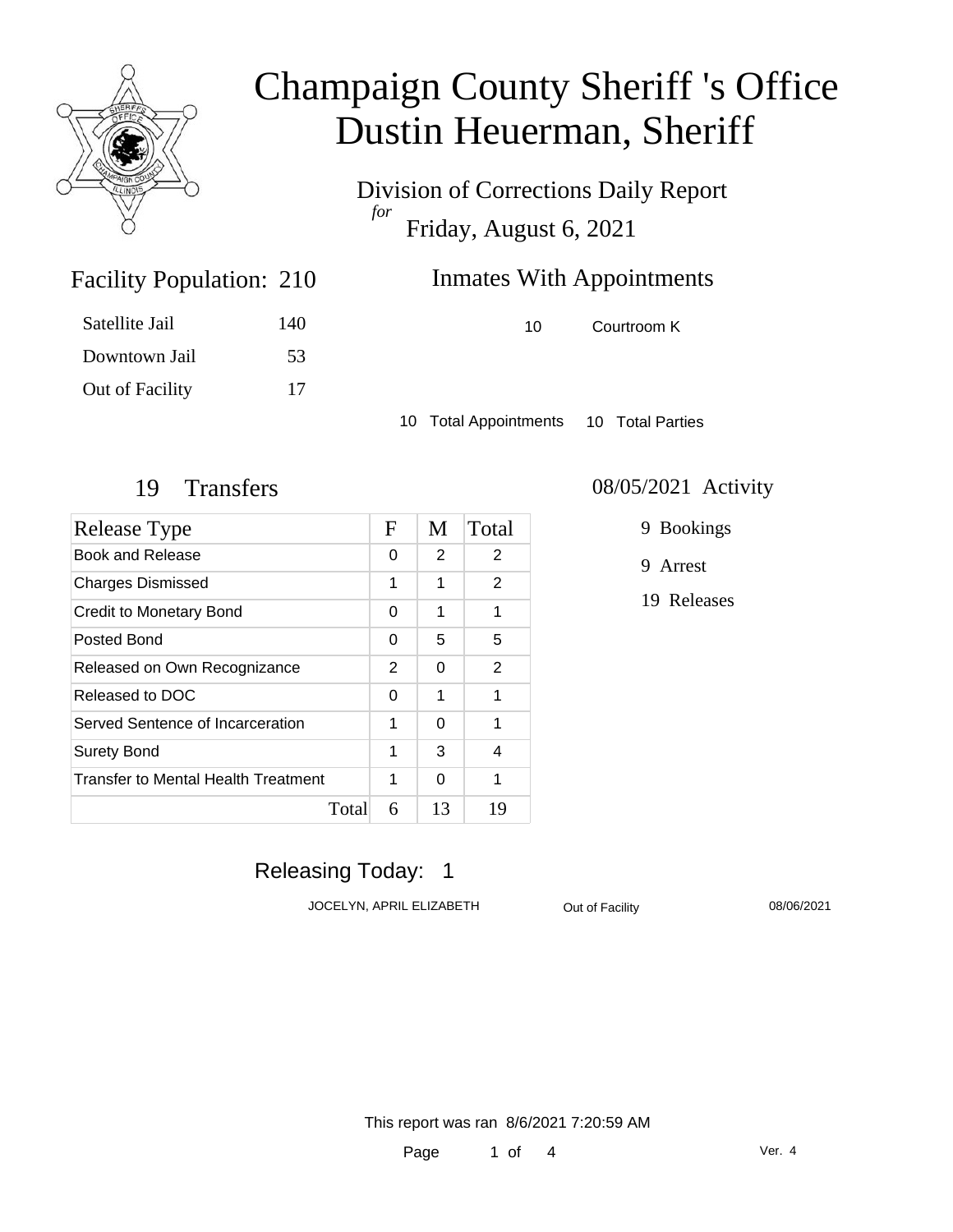

Division of Corrections Daily Report *for* Friday, August 6, 2021

#### Custody Status Count

- Electronic Home Dentention 15
	- Felony Arraignment 11
		- Felony Other 2
	- Felony Pre-Sentence 4
		- Felony Pre-Trial 131
	- Felony Pre-Trial DUI 1
	- Felony Sentenced CCSO 9
	- Felony Sentenced IDOC 11
		- Hold Sentenced IDOC 1
	- Misdemeanor Arraignment 2
		- Misdemeanor Pre-Trial 2
			- Petition to Revoke 6
			- Remanded to DHS 13
				- Traffic Pre-Trial 1
		- Traffic Sentenced CCSO 1
			- Total 210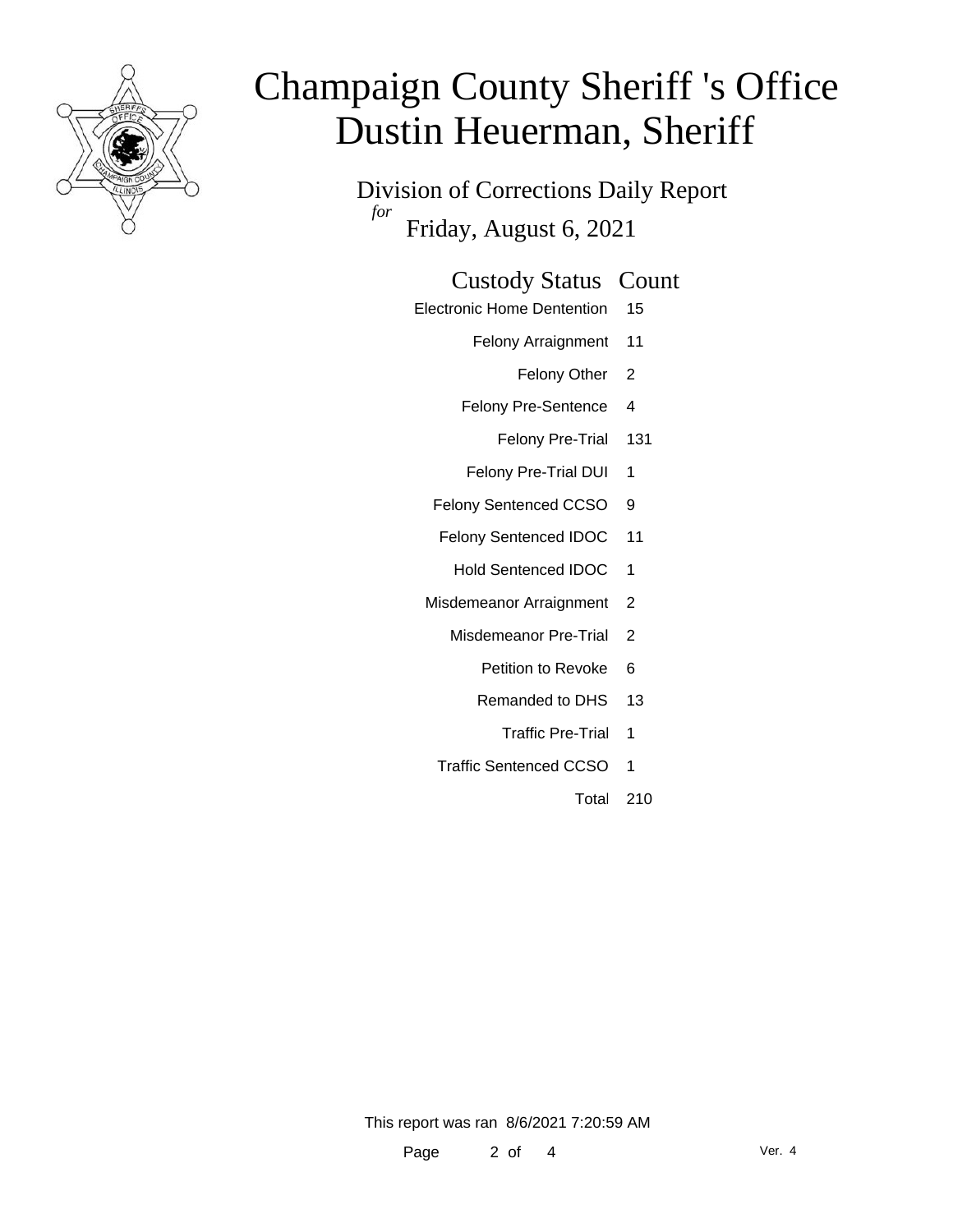

Division of Corrections Daily Report *for* Friday, August 6, 2021

#### Inmates With Appointments

| Jailing Party Name              | Location    | Number of Records / Node |
|---------------------------------|-------------|--------------------------|
| <b>BOXLEY, CHARLES OMAR</b>     | Courtroom K | 1 / Satellite Jail       |
| <b>CONNER, FATIMA CHRISTINE</b> | Courtroom K | 1 / Satellite Jail       |
| DORRIS, KEMION DAETOCE          | Courtroom K | 1 / Satellite Jail       |
| FONDIA, JONATHAN LEE            | Courtroom K | 1 / Satellite Jail       |
| <b>GRAYSON, MICHAEL</b>         | Courtroom K | 1 / Satellite Jail       |
| <b>HUGHES, MICHAEL CHASE</b>    | Courtroom K | 1 / Satellite Jail       |
| LITTLE, MARCUS DONYELL          | Courtroom K | 1 / Satellite Jail       |
| <b>OSBORNE, NICHOLE MARIE</b>   | Courtroom K | 1 / Satellite Jail       |
| STENNIS, KAREEM KEVIN           | Courtroom K | 1 / Satellite Jail       |
| TURNER, YAMINDA F               | Courtroom K | 1 / Satellite Jail       |

#### **Transfers**

| <b>BEALS, JOHNNY</b>               |
|------------------------------------|
| <b>BEALS, NATHAN MILES, Junior</b> |
| DAVIS, JUSTIN TREYVEON             |
| <b>EBAUGH, JASON DANIEL</b>        |
| <b>GAINS, ANTWONETTE SHANIKA</b>   |
| HAMILTON, DARIUS DEJAUN            |
| <b>HENLEY, SKYLAR MICHELLE</b>     |
| JACKSON, KEANYA THERESIA           |
| <b>JENKINS, CHARLENE JANELL</b>    |
| MILLER, LAKEYA NATISHA             |
| MOSBARGER, DEREK MICHAEL           |
| OFFORD, HOSEA                      |
| RHONE, ROOSEVELT                   |
| SHIMKUS, MATHEW ALAN               |
| <b>SIMS, TREMAIN L'TERRY</b>       |

| <b>BEALS, JOHNNY</b>               | Posted Bond                      | Satellite Jail  |
|------------------------------------|----------------------------------|-----------------|
| <b>BEALS, NATHAN MILES, Junior</b> | <b>Surety Bond</b>               | Satellite Jail  |
| DAVIS, JUSTIN TREYVEON             | Book and Release                 | Out of Facility |
| EBAUGH, JASON DANIEL               | Book and Release                 | Out of Facility |
| GAINS, ANTWONETTE SHANIKA          | Surety Bond                      | Satellite Jail  |
| HAMILTON, DARIUS DEJAUN            | <b>Charges Dismissed</b>         | Satellite Jail  |
| HENLEY, SKYLAR MICHELLE            | Released on Own Recognizance     | Satellite Jail  |
| JACKSON, KEANYA THERESIA           | <b>Charges Dismissed</b>         | Satellite Jail  |
| JENKINS, CHARLENE JANELL           | Served Sentence of Incarceration | Out of Facility |
| MILLER, LAKEYA NATISHA             | Released on Own Recognizance     | Satellite Jail  |
| MOSBARGER, DEREK MICHAEL           | Posted Bond                      | Satellite Jail  |
| OFFORD, HOSEA                      | <b>Surety Bond</b>               | Satellite Jail  |
| RHONE, ROOSEVELT                   | Posted Bond                      | Satellite Jail  |
| SHIMKUS, MATHEW ALAN               | Released to DOC                  | Satellite Jail  |
| SIMS, TREMAIN L'TERRY              | <b>Surety Bond</b>               | Satellite Jail  |